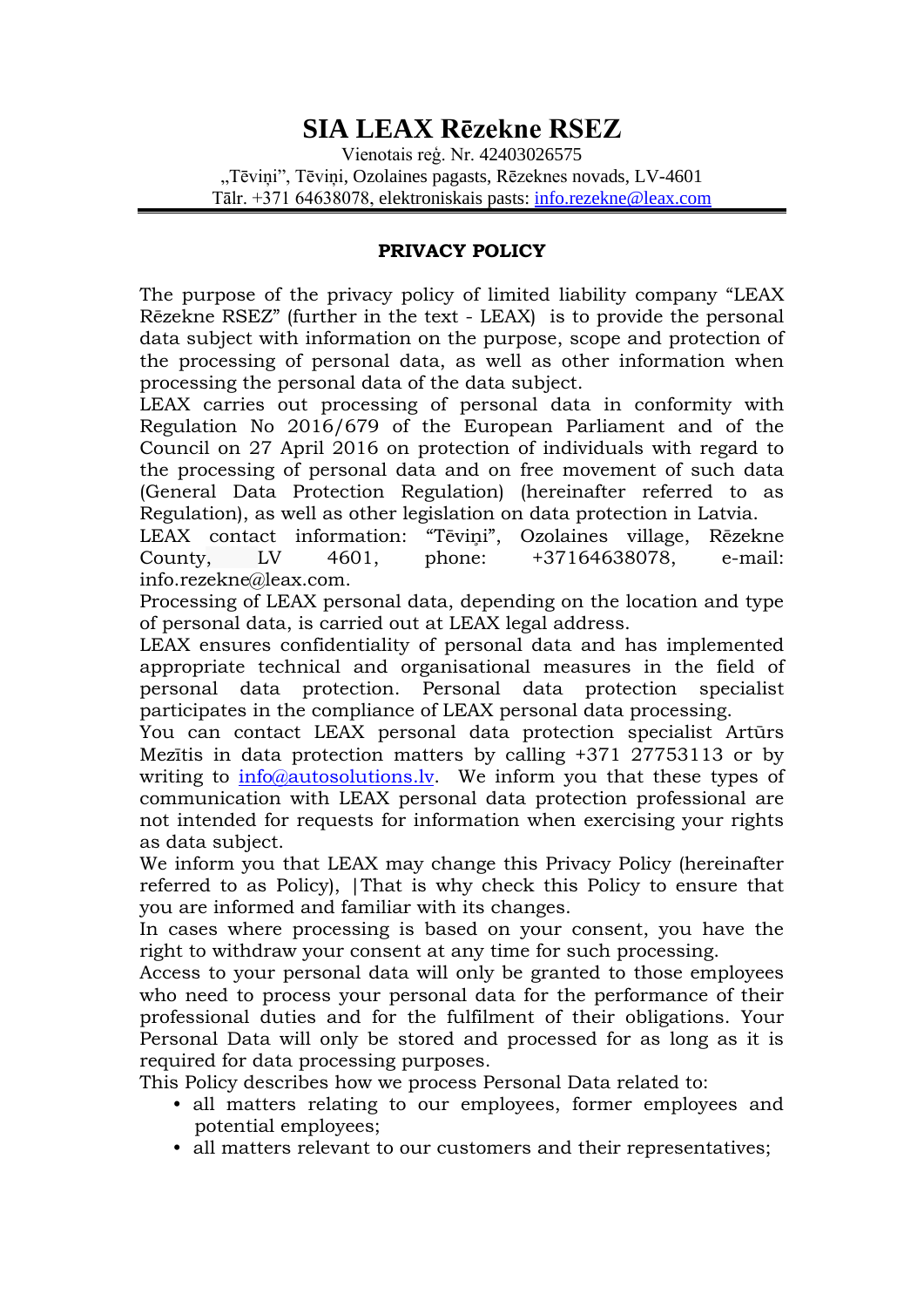- all our statutory obligations arising from the Regulation, or any applicable Data Protection Law and any other regulatory enactments that may be applicable, including our obligations in terms of prevention of money laundering and international and national sanctions procedures;
- safety issues at LEAX premises.

### **THIS POLICY WAS LAST RENEWED on June 2st, 2022**

## **Objectives, legal bases and principles for the processing of personal data**

LEAX processes personal data primarily for the following purposes:

- management of staff, including recruitment, conclusion and performance of employment contract, fulfilment of accounting requirements in relation to the calculation of wages, including the corresponding justification for sorting of documents, provision of social benefits for employees (organisation of health insurance, etc.); control of working time and performance;
- establishing, maintaining and administering of contractual relations;
- fulfilment of the obligations laid down in regulatory enactments;
- for LEAX safety and security purposes.

LEAX processes your personal data on the following legal bases:

- in conformity with your clear, free and unambiguous consent;
- processing of data results from your contractual obligations as a data subject or from taking action on request before conclusion of the contract;
- processing is necessary in order to fulfil legal obligation applicable to LEAX;
- processing is necessary for the legitimate interests of LEAX, your or a third party.

*The list of data processing objectives contained in this Policy is not complete, personal data of individuals may also be processed for purposes not covered by this Policy.*

#### **Video surveillance / CCTV**

LEAX carries out video surveillance aimed at ensuring protection of property against illegal third-party activities by preventing property rights from being infringed, abused, damaged, theft, etc.

Video surveillance information is provided in the form of warning signs prior to the video surveillance area.

We inform that video surveillance records can only be accessed by LEAX authorised persons in relation to the achievement of personal data processing objectives.

#### **Recipients of personal data**

Personal data from LEAX may be received by State and local government authorities in accordance with the procedures specified in regulatory enactments, such as the State Revenue Service, insurance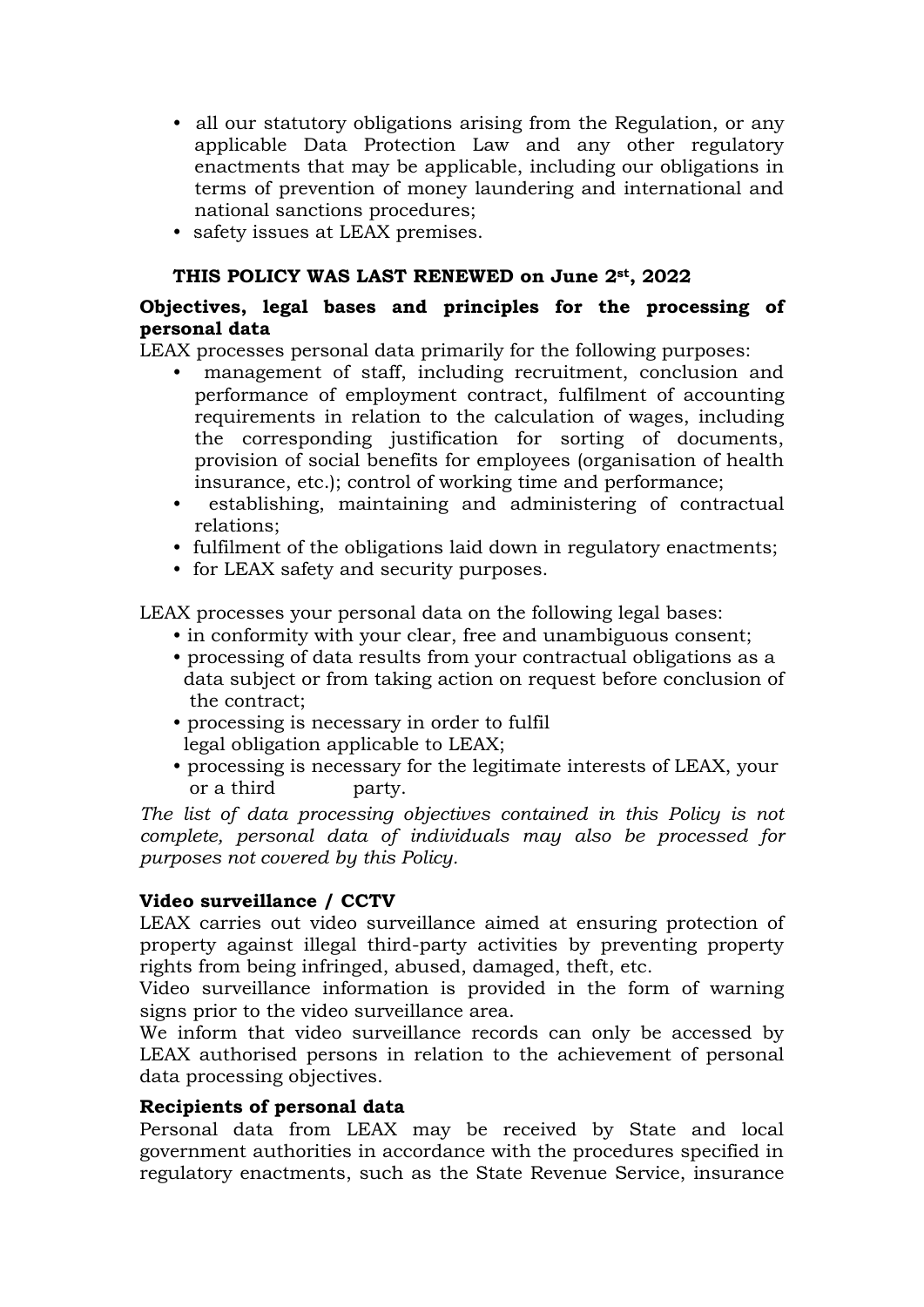company, educational institution for the purposes of raising professional competence etc.

LEAX does not transfer information to third parties without legal basis, as well as registers persons who have obtained information from LEAX in conformity with the procedures specified in regulatory enactments.

LEAX personal data processors may be used for processing personal data. In such cases LEAX takes the necessary measures to ensure that such personal data processors carry out the processing of personal data in conformity with LEAX instructions and according to the applicable laws and require appropriate safeguards to be taken.

We inform that personal data is not intended to be transmitted to any third country of the world. In specific cases, if it is necessary to transfer your personal data to a third country of the world, we will do so when we have the right to do it and ensure a sufficient level of protection.

#### **Duration of storage of personal data**

LEAX keeps personal data in accordance with the defined purposes of personal data processing and legal bases for personal data processing, as long as at least one of the following criteria exists:

- LEAX has a legal obligation to store data;
- LEAX needs to realise its legitimate interests;
- LEAX is required to fulfil its contractual obligations;
- consent of the data subject to the relevant processing of personal data is valid;
- personal data of potential employees/candidates are kept for 4 (four) months after the end of the current vacancy contest;
- video surveillance data are stored for a period not exceeding 15 (fifteen) days after recording and are deleted after the relevant deadline (except where video recordings are requested by law enforcement authorities for criminal investigation).

## **Access to own personal data and other rights of the data subject**

- In order to receive information regarding personal data processed by LEAX regarding the data subject, the data subject has the right to refer to LEAX and to obtain information in accordance with the procedures specified in regulatory enactments.
- The data subject has the right to request limitation of the processing of personal data, to object to personal data processing, to request rectification of personal data and, in certain cases, their deletion, in conformity with the provisions of Regulation.
- LEAX communicates with the data subject: personally on-the-spot, prior to it identifying the data subject; by post - sending the consignments to the person's designated address of residence as a registered mail; by e-mail in response to the same e-mail from which the data subject has sent an application signed with a secure electronic signature.